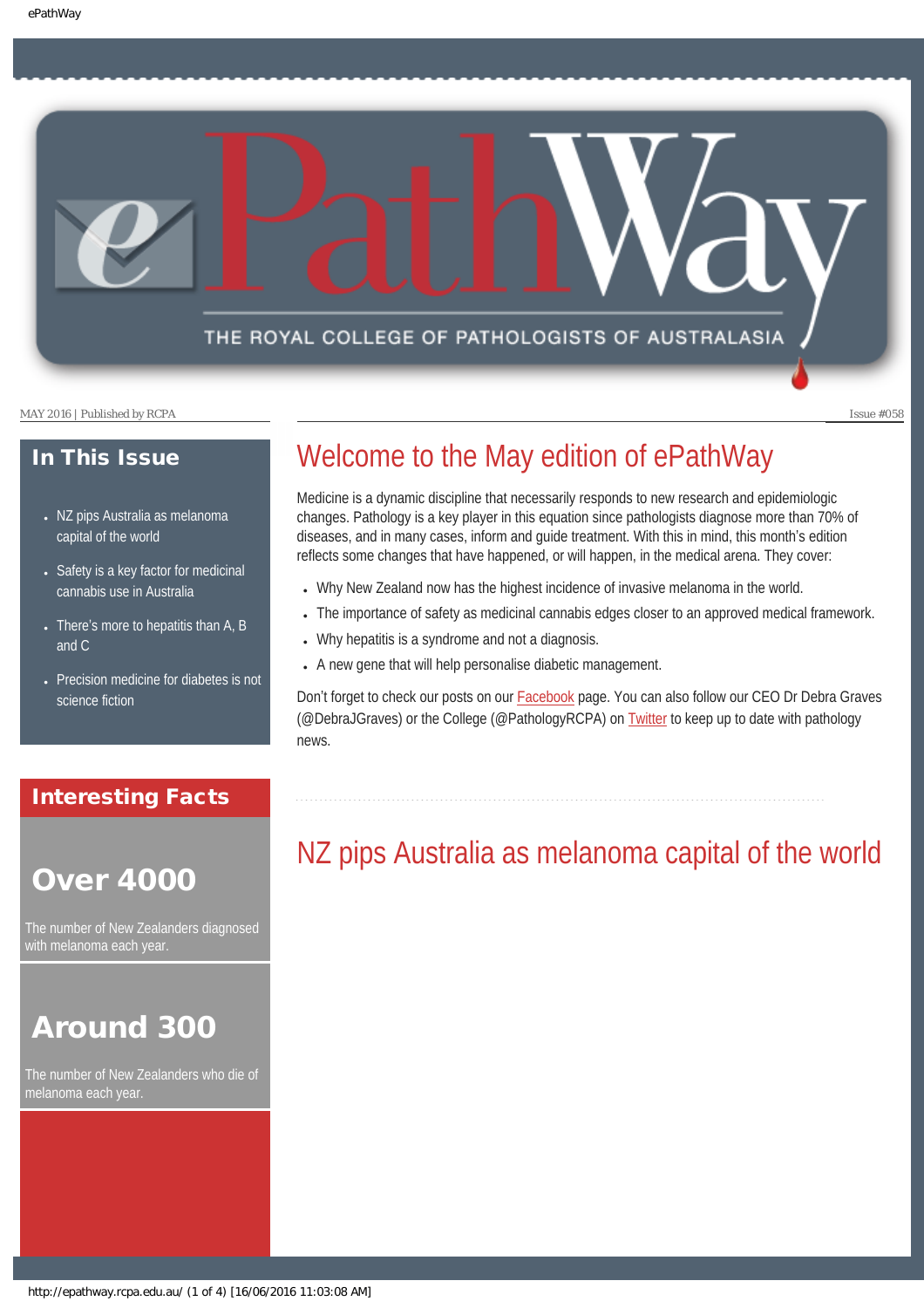# Over 50

The age when most cases of melanoma **occur** 

*Source: Melanoma New Zealand*

### Important Message

has an important message for you. [Click to](#page-4-0)  [see the message!](#page-4-0)

### Suggest to a friend

Know someone who might be interested in this website? Why not [suggest the website](mailto:?Subject=I%20think%20you%20should%20read%20this%20Newsletter=
http://epathway.rcpa.edu.au/index.html) to them.

### Previous Editions

Did you miss something from last month? You can view our [previous editions](#page-5-0) at any time.

### <span id="page-1-0"></span>Subscribe Now!

Subscription is easy! Simply fill in our [subscription form](#page-7-0).

### Links

[RCPA Manual](http://rcpamanual.edu.au/)

[Lab Tests Online](http://www.labtestsonline.org.au/)

[Know Pathology Know Healthcare](http://knowpathology.com.au/)



A [study](http://www.jidonline.org/article/S0022-202X(16)00488-7/pdf) has found New Zealand now has the highest per capita rates of invasive melanoma in the world, knocking Australia out of the top spot in the process. It wasn't a two horse race either. Six populations<sup>[1]</sup> were studied over a 30-year period from 1982 to 2011, with Australia the only population where melanoma rates had begun to fall overall.

[read more »](#page-8-0)

# Safety is a key factor for medicinal cannabis use in Australia

Growing cannabis for medicinal use is one step closer thanks to the [Narcotic Drugs Amendment Bill](https://www.health.gov.au/internet/ministers/publishing.nsf/Content/5E437BF8715C3EBACA257F540078A07A/$File/Public%20Information%20Paper.pdf) [2016](https://www.health.gov.au/internet/ministers/publishing.nsf/Content/5E437BF8715C3EBACA257F540078A07A/$File/Public%20Information%20Paper.pdf) passed by the Australian Parliament in February. But if you think this is a green light to grow your own 'pot' plant then you're in for a reality check. Its supply and use will be strictly regulated, and rightly so.

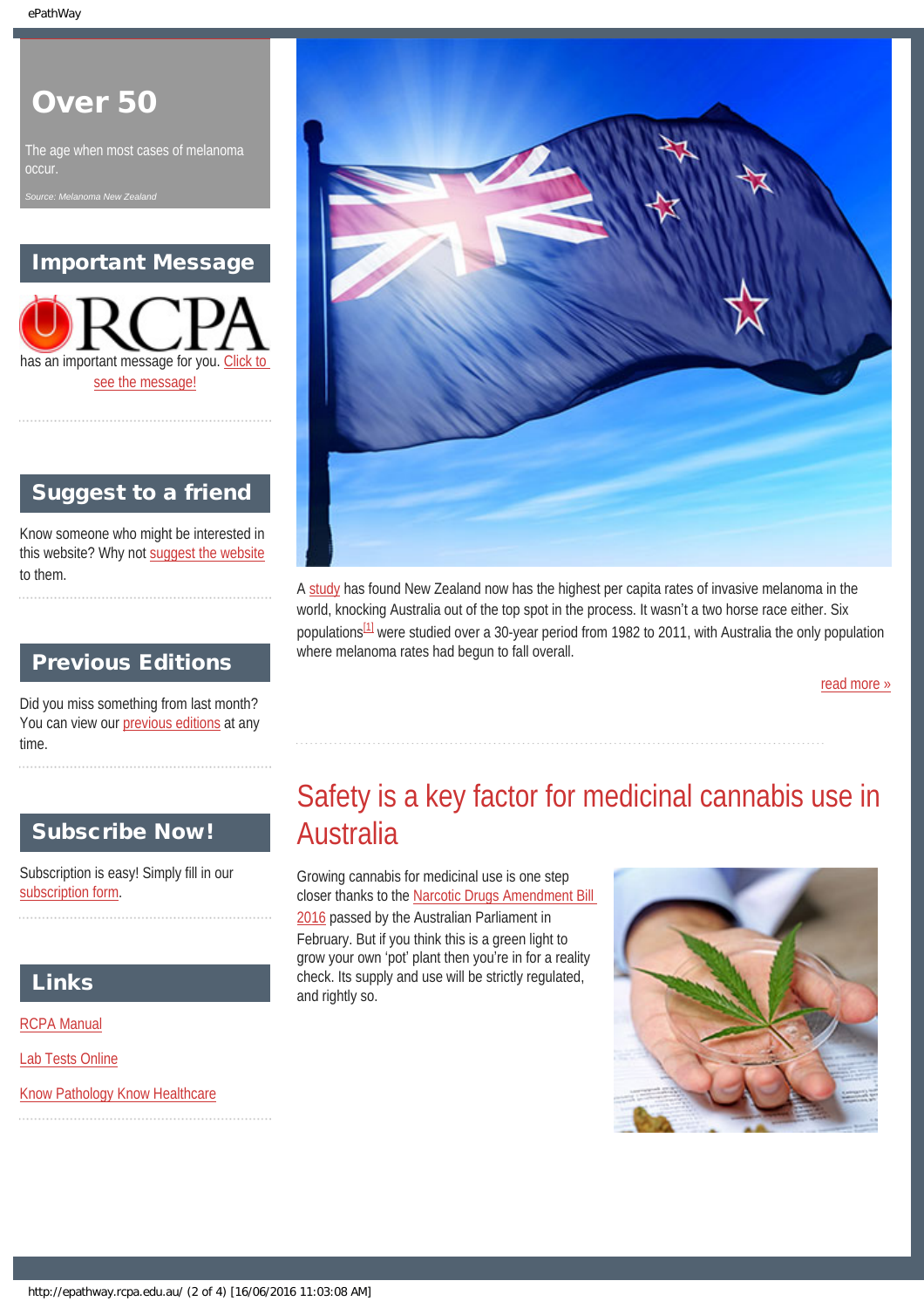# <span id="page-2-0"></span>There's more to hepatitis than A, B and C

Hepatitis has become a medical mononym alongside conditions such as cancer, diabetes, dementia and pneumonia. This hasn't helped the wider community understand its many types and causes, so we asked expert virologist Professor William Rawlinson to shine some light on this disorder.



[read more »](#page-12-0)

# <span id="page-2-1"></span>Precision medicine for diabetes is not science fiction

Abcc8 might sound like the name of a fictional droid from Star Wars, but it's a real life 'villain' whose discovery could lead to precision medicine for people with type 2 diabetes.



Associate Professor Sof Andrikopoulos and his team discovered Abcc8 which is a gene that directly causes defective insulin secretion resulting in the high blood sugar levels of type 2 diabetes.

[read more »](#page-14-0)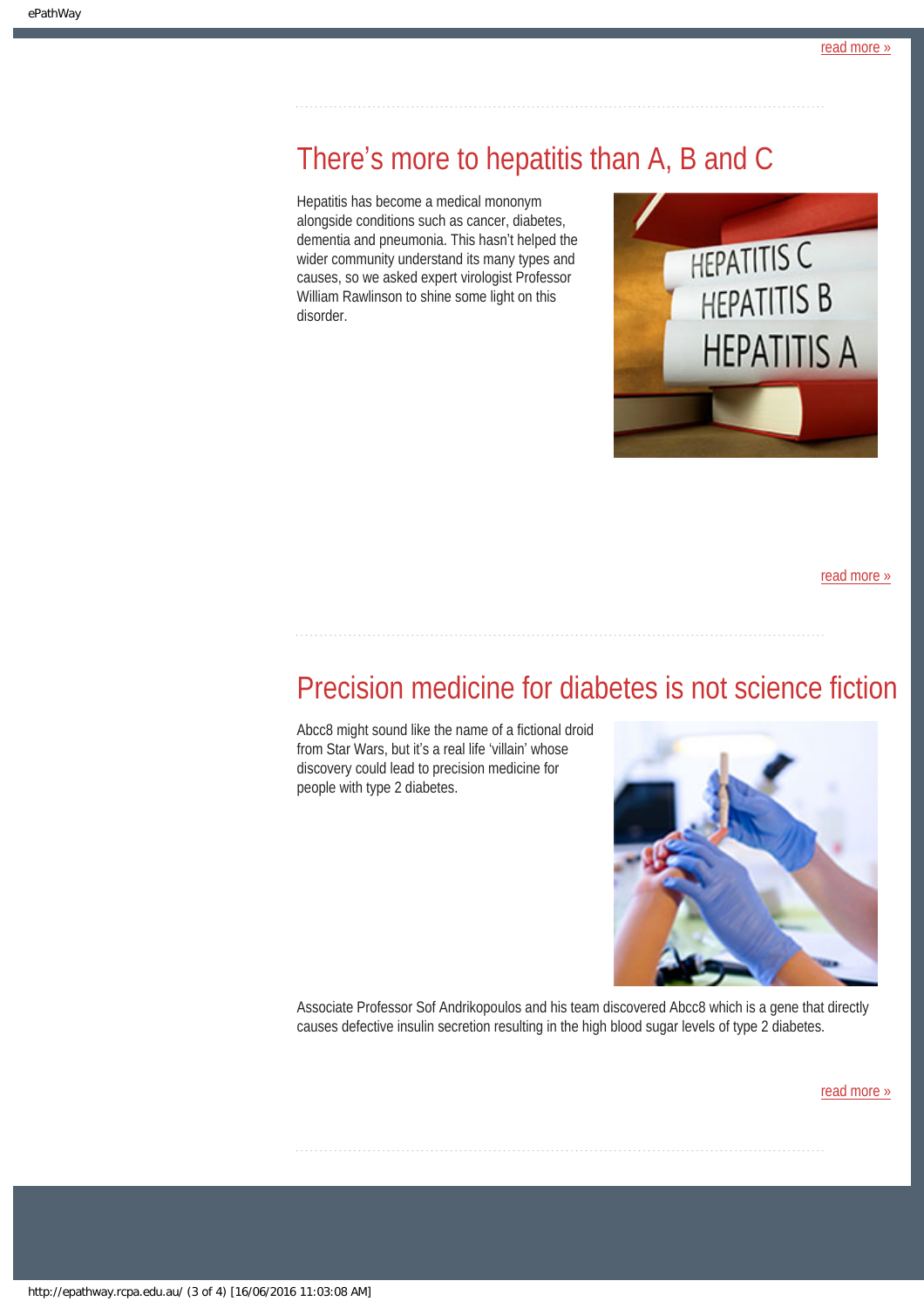ePathWay

### Copyright © 2016 The Royal College of Pathologists of Australasia

RCPA - Durham Hall - 207 Albion St Surry Hills NSW 2010 AUSTRALIA | (+61) 2 8356 5858 | [www.rcpa.edu.au](https://www.rcpa.edu.au/)

[Privacy Policy](https://www.rcpa.edu.au/Privacy-Policy.aspx) | [Legal](https://www.rcpa.edu.au/Legal.aspx) | Disclaimer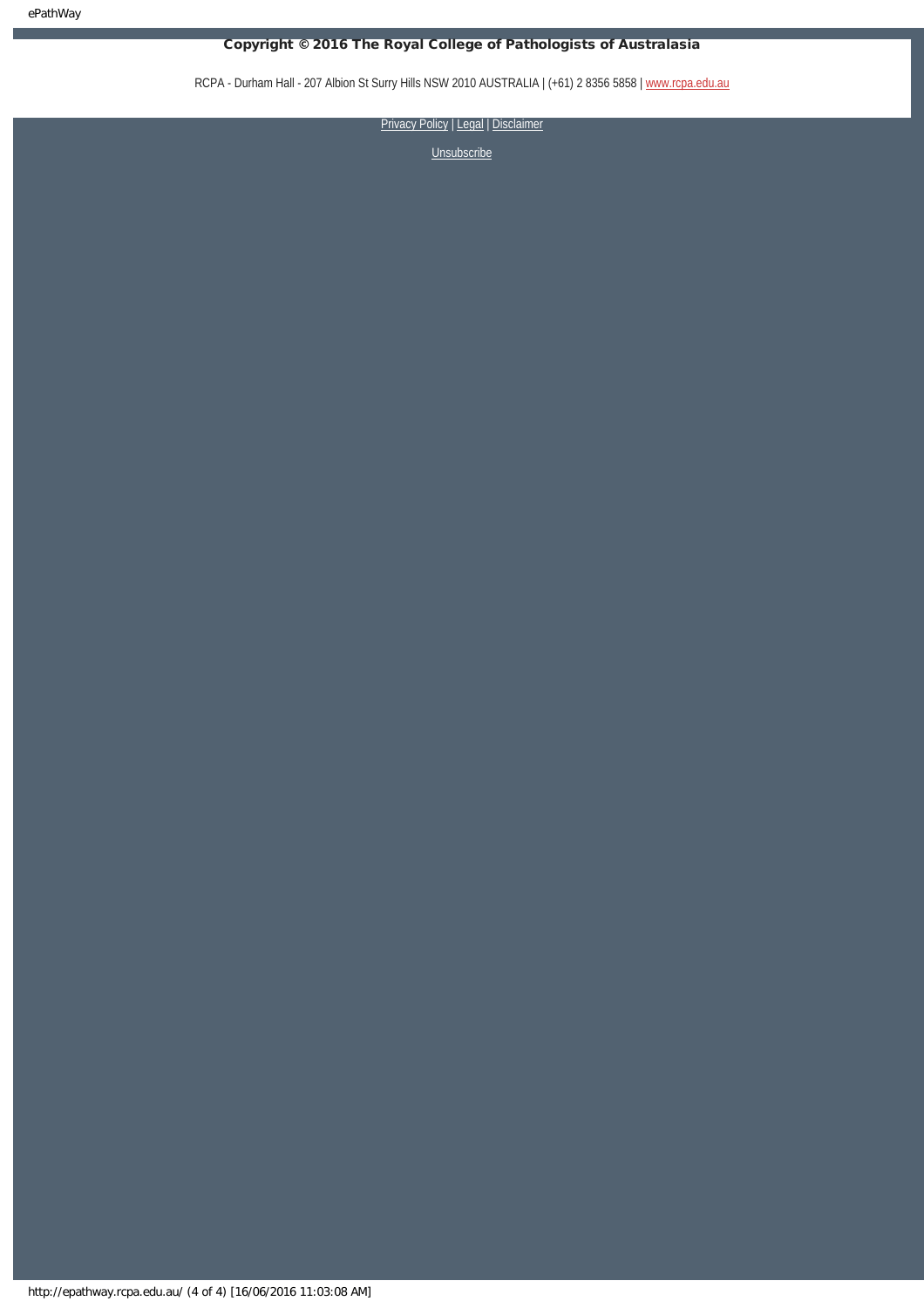<span id="page-4-0"></span>

Published by RCPA

# RCPA Message



Pathology gives life's most important answers.

[« Back to Latest Issue](http://epathway.rcpa.edu.au/index.html)

### Copyright © 2015 The Royal College of Pathologists of Australasia

RCPA - Durham Hall - 207 Albion St Surry Hills NSW 2010 AUSTRALIA | (+61) 2 8356 5858 | [www.rcpa.edu.au](https://www.rcpa.edu.au/)

[Privacy Policy](https://www.rcpa.edu.au/Content-Library/Privacy.aspx) | [Legal](https://www.rcpa.edu.au/Legal.aspx) | Disclaimer

**[Unsubscribe](#page-7-0)** 

http://epathway.rcpa.edu.au/notice.html [16/06/2016 11:03:09 AM]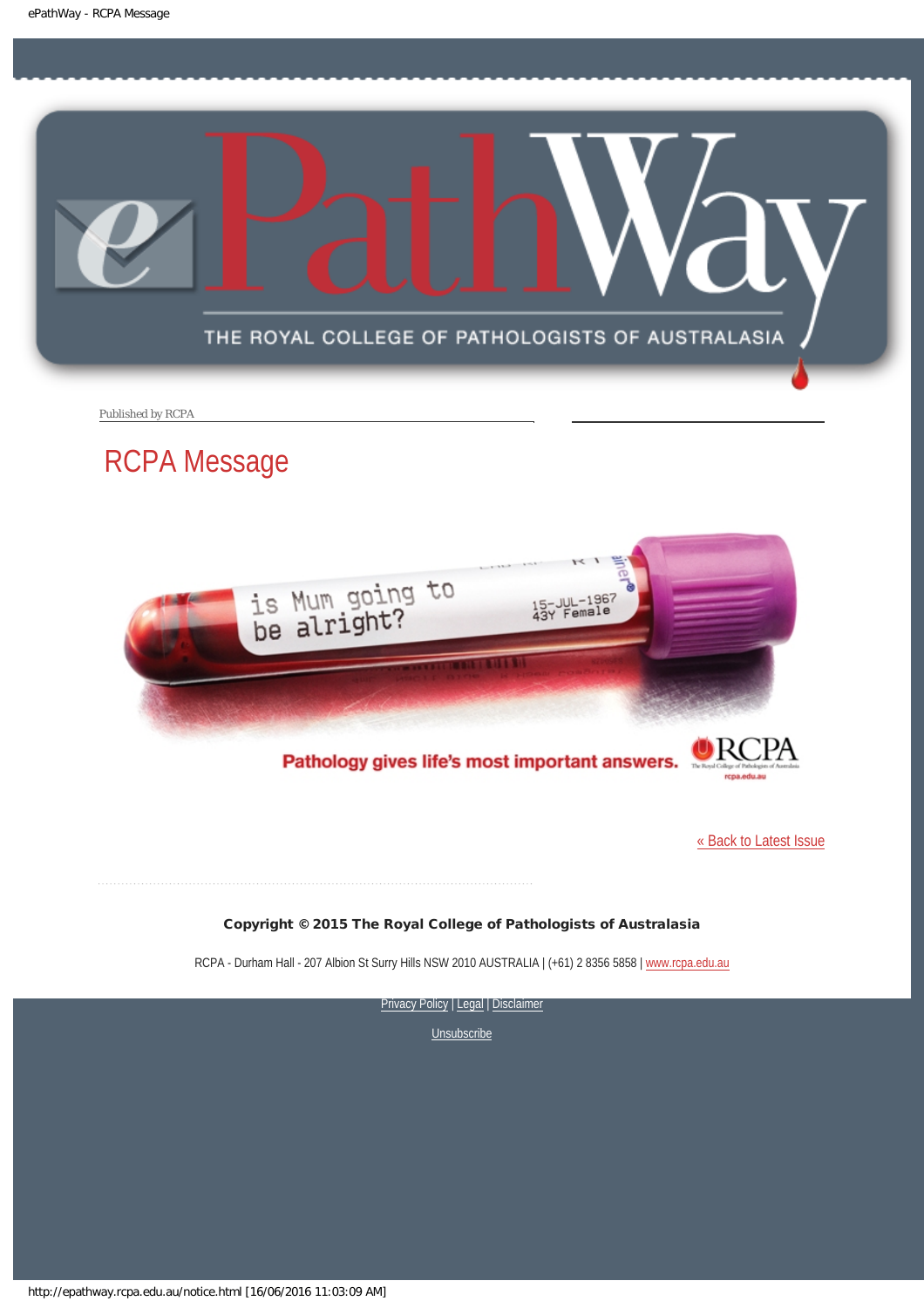<span id="page-5-0"></span>

Published by RCPA

# Previous Editions



**ISSUE** #057

### **IN THIS ISSUE**

- The next chapter for NIPT shows it has scope outside of the prenatal setting
- Can gene therapy cure sickle cell anaemia and thalassaemia?
- 

## Welcome to the April edition of ePathWay

This month's edition spotlights talks given at Pathology Update 2016, and while they cover different topics there is also a common thread they all look towards the future. The articles cover:

- The next chapter for non-invasive prenatal testing.
- . The search for a cure for two debilitating blood disorders.
- A possible new approach to diagnosing food allergies in children.
- . Infection control in the 21st century.

Don't forget to check our posts on our **Facebook** page. You can also follow our CEO Dr Debra Graves (@DebraJGraves) or the College

### 2016

[055 - February 2016](http://epathway.rcpa.edu.au/previous/055_0216.pdf) **[056 - March 2016](http://epathway.rcpa.edu.au/previous/056_0316.pdf)** [057 - April 2016](http://epathway.rcpa.edu.au/previous/057_0416.pdf)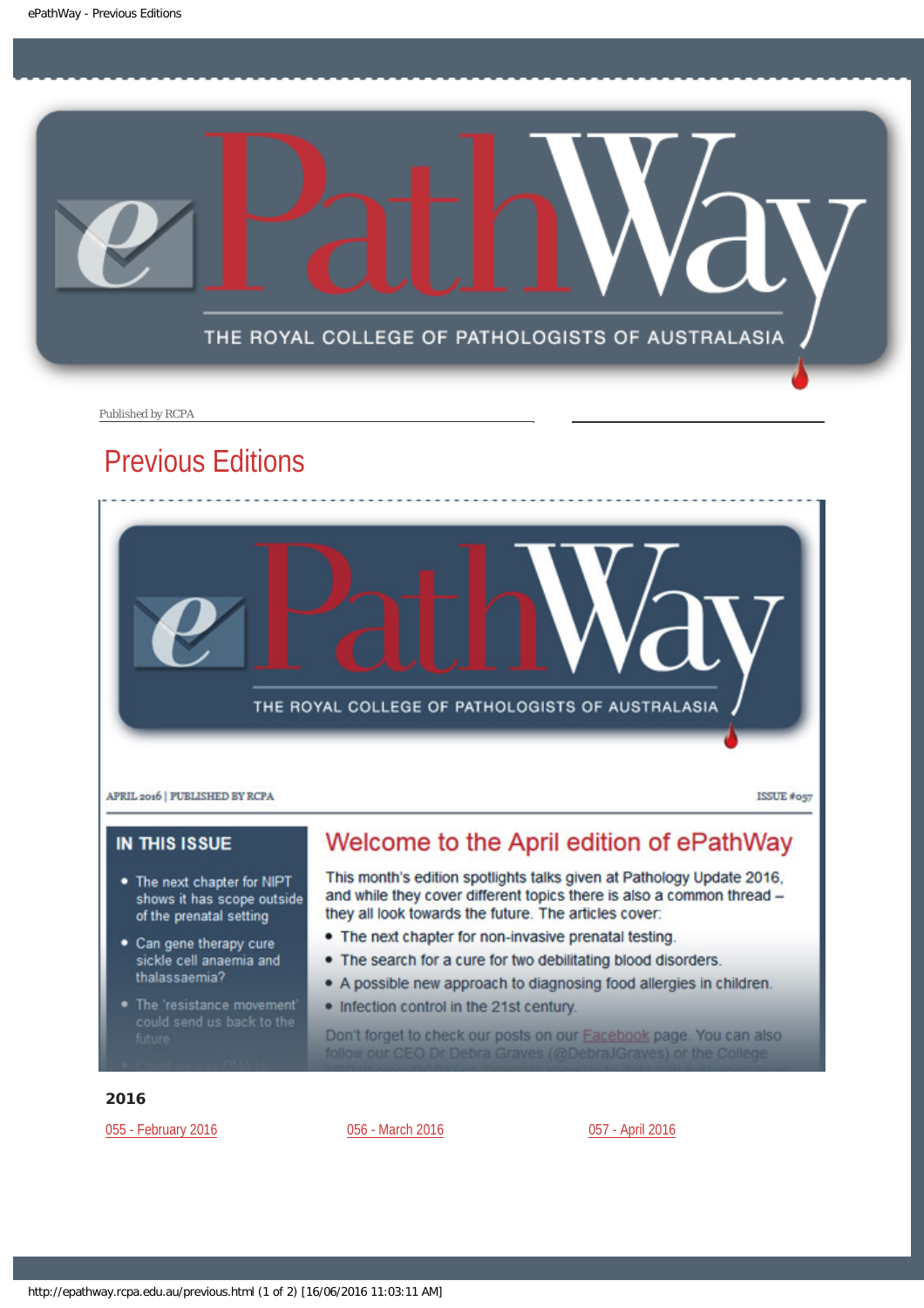### 2015

| 044 - February 2015     | 045 - March 2015        | 046 - April 2015     |
|-------------------------|-------------------------|----------------------|
| 047 - May 2015          | 048 - June 2015         | 049 - July 2015      |
| 050 - August 2015       | 051 - September 2015    | 052 - October 2015   |
| 053 - November 2015     | 054 - Dec 2015/Jan 2016 |                      |
| 2014                    |                         |                      |
| 033 - February 2014     | 034 - March 2014        | 035 - April 2014     |
| 036 - May 2014          | 037 - June 2014         | 038 - July 2014      |
| 039 - August 2014       | 040 - September 2014    | 041 - October 2014   |
| 042 - November 2014     | 043 - Dec 2014/Jan 2015 |                      |
| 2013                    |                         |                      |
| 022 - February 2013     | 023 - March 2013        | 024 - April 2013     |
| 025 - May 2013          | 026 - June 2013         | 027 - July 2013      |
| 028 - August 2013       | 029 - September 2013    | 030 - October 2013   |
| 031 - November 2013     | 032 - Dec 2013/Jan 2014 |                      |
| 2012                    |                         |                      |
| 010 - Dec 2011/Jan 2012 | 011 - February 2012     | 012 - March 2012     |
| 013 - April 2012        | 014 - May 2012          | 015 - June 2012      |
| 016 - July 2012         | 017 - August 2012       | 018 - September 2012 |
| 019 - October 2012      | 020 - November 2012     | 021 - December 2012  |
| 2011                    |                         |                      |
| 001 - March 2011        | 002 - April 2011        | 003 - May 2011       |
| 004 - June 2011         | 005 - July 2011         | 006 - August 2011    |
| 007 - September 2011    | 008 - October 2011      | 009 - November 2011  |

[« Back to Home Page](http://epathway.rcpa.edu.au/index.html)

### Copyright © 2016 The Royal College of Pathologists of Australasia

RCPA - Durham Hall - 207 Albion St Surry Hills NSW 2010 AUSTRALIA | (+61) 2 8356 5858 | [www.rcpa.edu.au](https://www.rcpa.edu.au/)

[Privacy Policy](https://www.rcpa.edu.au/Content-Library/Privacy.aspx) | [Legal](https://www.rcpa.edu.au/Legal.aspx) | Disclaimer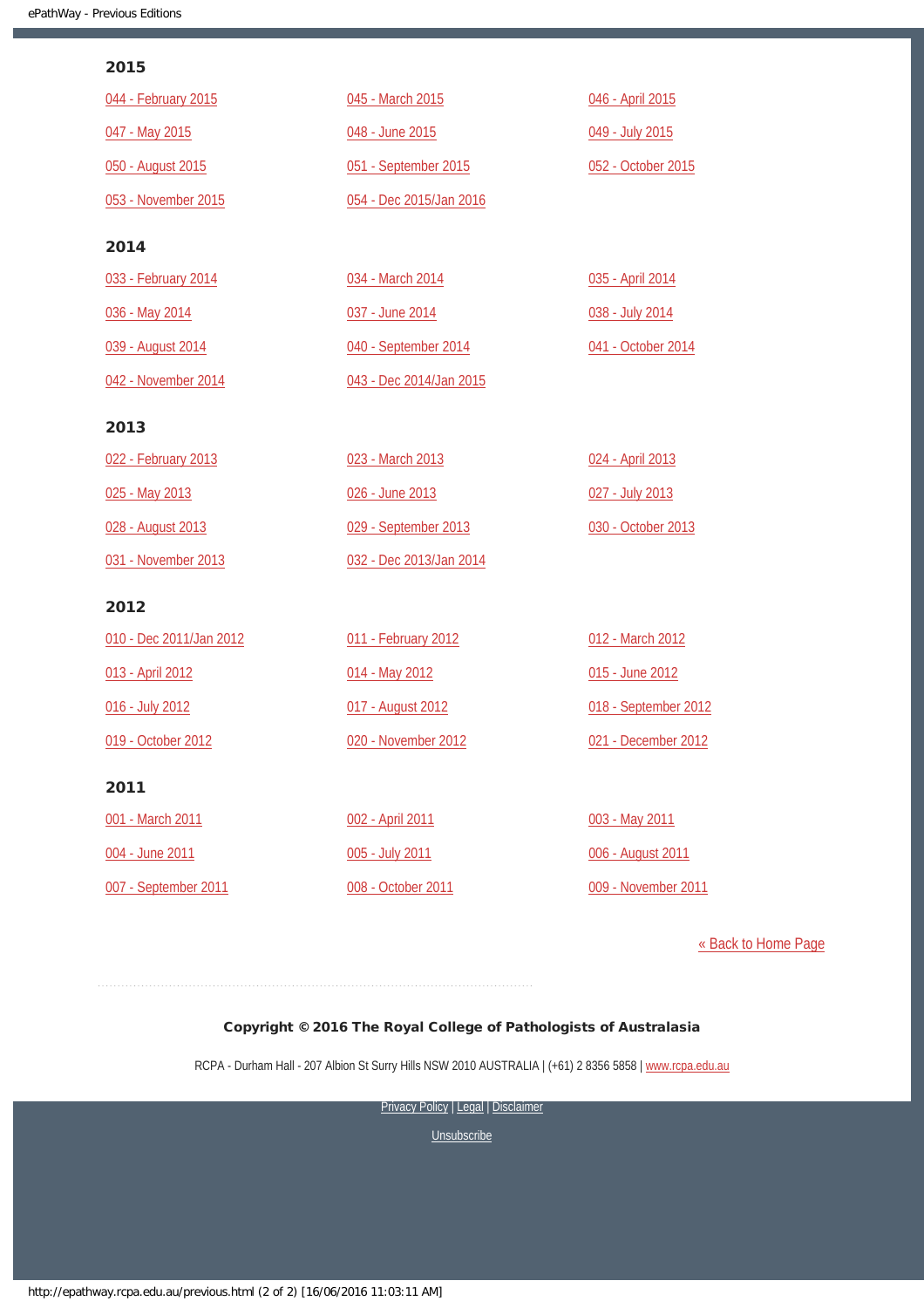<span id="page-7-0"></span>

Published by RCPA

# Subscription Form

| Full Name:     |           |
|----------------|-----------|
| Email address: |           |
|                | Cubccribo |

# Unsubscription Form Subscribe<br>
Unsubscription Form<br>
Email address:<br>
Unsubscribe<br>
Copyright © 2015 The Roya<br>
RCPA - Durham Hall - 207 Albion SI Surry Hill:<br>
Privacy<br>
Privacy<br>
Privacy<br>
Nutp://epathway.rcpa.edu.au/subscription.html [16/06/2016 1

Email address:

[« Back to Home Page](http://epathway.rcpa.edu.au/index.html)

### Copyright © 2015 The Royal College of Pathologists of Australasia

RCPA - Durham Hall - 207 Albion St Surry Hills NSW 2010 AUSTRALIA | (+61) 2 8356 5858 | [www.rcpa.edu.au](http://www.rcpa.edu.au/)

**[Privacy Policy](http://www.rcpa.edu.au/Content-Library/Privacy.aspx) | [Legal](http://www.rcpa.edu.au/Legal.aspx) | Disclaimer**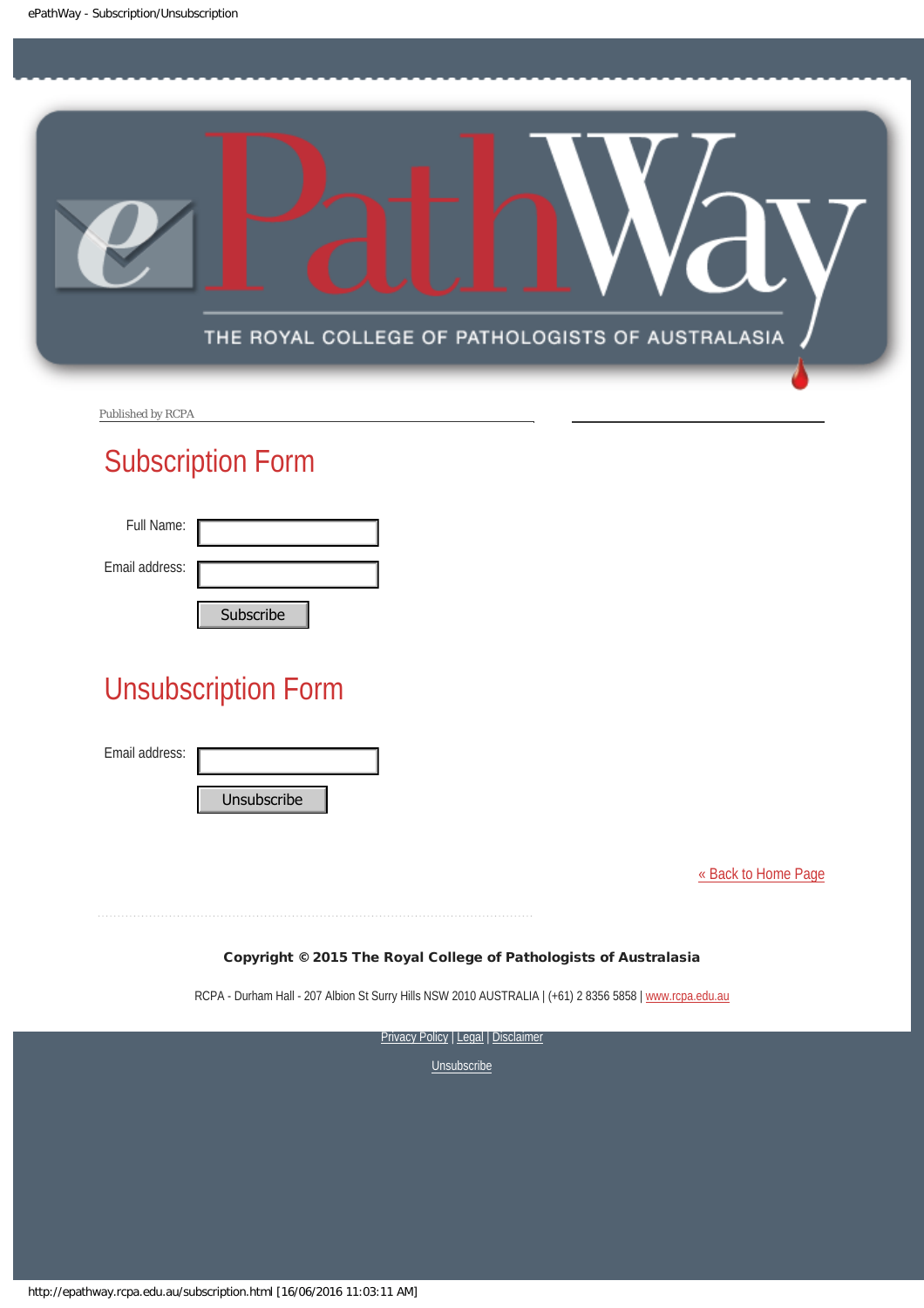<span id="page-8-0"></span>

# NZ pips Australia as melanoma capital of the world



A [study](http://www.jidonline.org/article/S0022-202X(16)00488-7/pdf) has found New Zealand now has the highest per capita rates of invasive melanoma in the world, knocking Australia out of the top spot in the process. It wasn't a two horse race either. Six populations  $11$  were studied over a 30-year period from 1982 to 2011, with Australia the only population where melanoma rates had begun to fall overall.

<span id="page-8-1"></span>According to Dr Patrick Emanuel, Consultant Pathologist at the Auckland District Health Board and Honorary Associate Professor at the University of Auckland, there are probably multiple factors why New Zealand is now in the hot seat.

"New Zealand doesn't have as rigorous sun awareness campaigns as Australia, and we have been slow to act on things such as sunbeds and hats in schools. There are possible biological factors as well such as cell mutations related to sun exposure leading to melanoma, and the UV Index rating in New Zealand which can be very high."

The UV Index (UVI) is a standard measure of sunburn-causing UV intensity. The peak UVI in New Zealand is about 40% greater than at comparable latitudes in the Northern Hemisphere because of differences in ozone, sun-earth separation and pollution. This is a key point, especially since Dr Emanuel suspects there is a perception that New Zealand doesn't have a skin cancer 'problem' because it is seen as a cold southern country.

"It's important to understand that New Zealand clearly has high rates of melanoma. We also have a higher UV Index rating in the Southern Hemisphere meaning the sun is much more damaging on the skin compared to the sun in the Northern Hemisphere," he explains.

<span id="page-8-2"></span>"Research<sup>[2]</sup> that I was involved with also found melanoma mutations were different between New Zealand's South Island and North Island. The only reasons for this anomaly are the UV Index and habits related to sun exposure."

It's not all doom and gloom for the land of the long white cloud. The study also notes that New Zealand's melanoma rates are expected to start declining from about 2017 onwards, while the rates in the other populations studied – with the exception of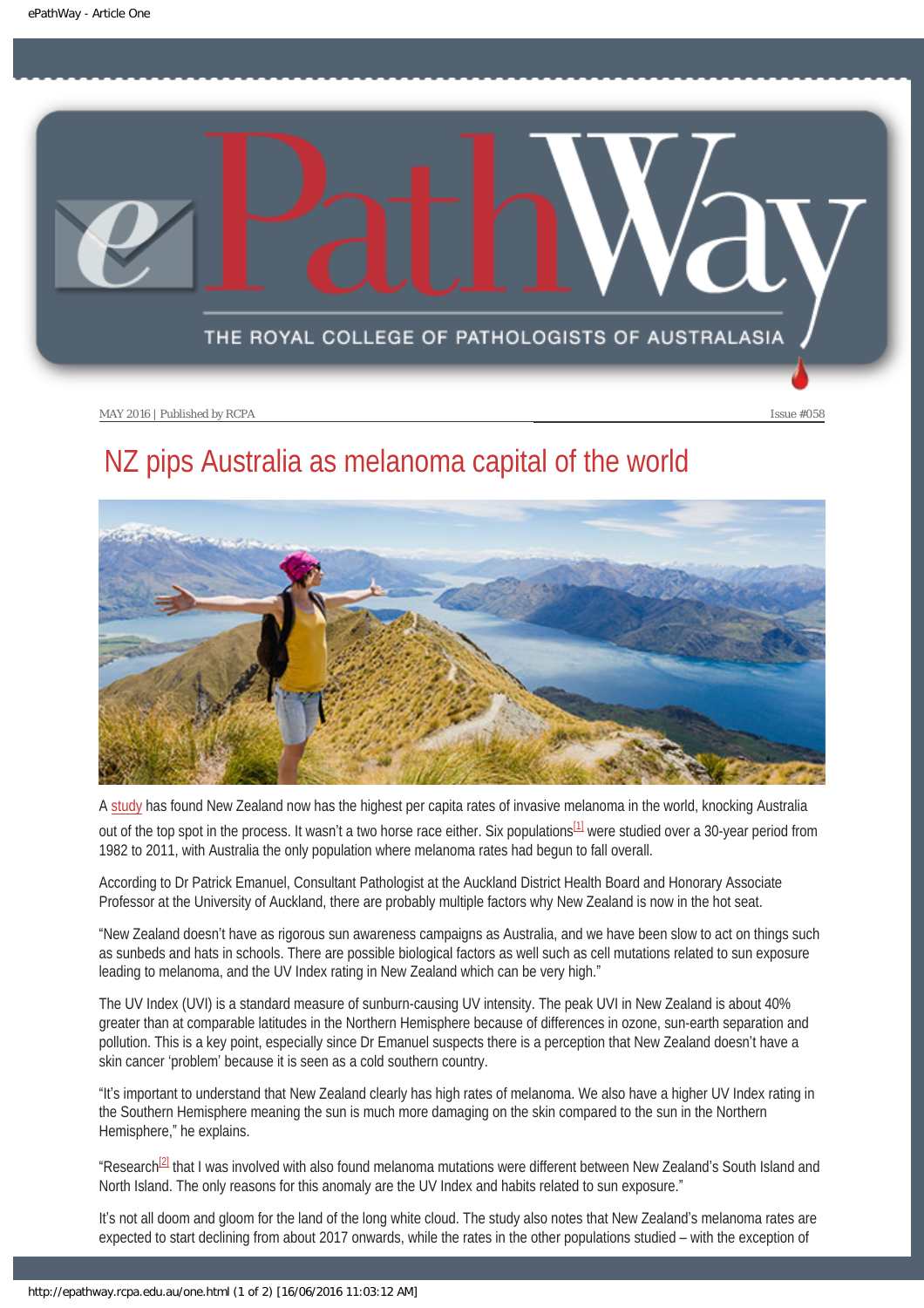Australia – are predicted to keep increasing until at least 2022.

Sunscreen, shirt and hat anyone?

<span id="page-9-0"></span>[\[1\]](#page-8-1) Populations studied were Australia, New Zealand, the United Kingdom, Norway, Sweden and the Caucasian population of the United States.

<span id="page-9-1"></span>[\[2\]](#page-8-2) Dr Emanuel is a co-author of a paper titled [NRAS and EPHB6 mutation rates differ in metastatic melanomas of patients in the North Island](http://www.impactjournals.com/oncotarget/index.php?journal=oncotarget&page=article&op=view&path%5B%5D=9351) [versus South Island of New Zealand](http://www.impactjournals.com/oncotarget/index.php?journal=oncotarget&page=article&op=view&path%5B%5D=9351) published in the journal Oncotarget this month.

[« Back to Home Page](http://epathway.rcpa.edu.au/index.html)

### Copyright © 2016 The Royal College of Pathologists of Australasia

RCPA - Durham Hall - 207 Albion St Surry Hills NSW 2010 AUSTRALIA | (+61) 2 8356 5858 | [www.rcpa.edu.au](https://www.rcpa.edu.au/)

[Privacy Policy](https://www.rcpa.edu.au/Content-Library/Privacy.aspx) | [Legal](https://www.rcpa.edu.au/Legal.aspx) | Disclaimer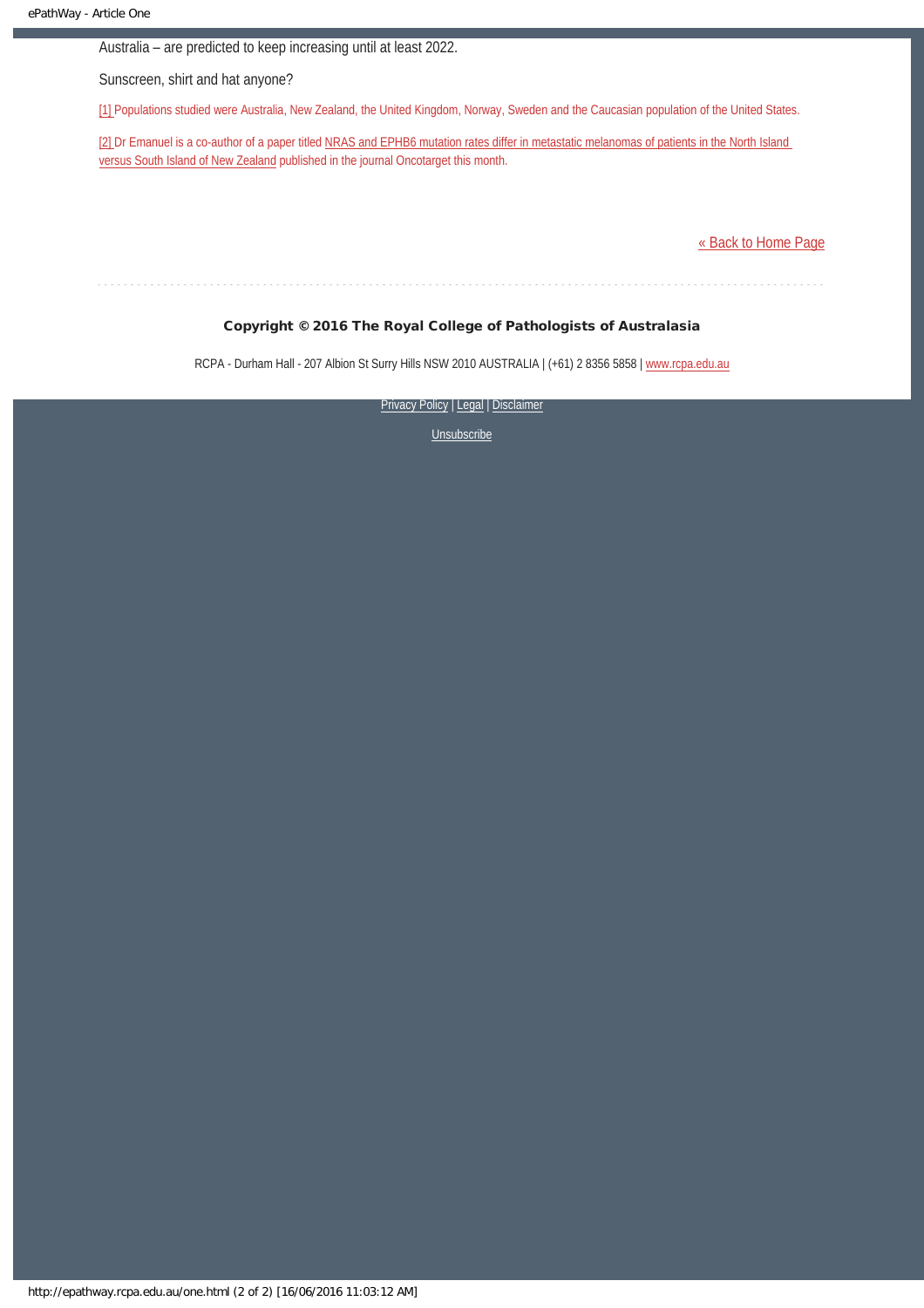<span id="page-10-0"></span>

# Safety is a key factor for medicinal cannabis use in Australia



Growing cannabis for medicinal use is one step closer thanks to the [Narcotic Drugs Amendment Bill 2016](https://www.health.gov.au/internet/ministers/publishing.nsf/Content/5E437BF8715C3EBACA257F540078A07A/$File/Public%20Information%20Paper.pdf) passed by the Australian Parliament in February. But if you think this is a green light to grow your own 'pot' plant then you're in for a reality check. Its supply and use will be strictly regulated, and rightly so.

The Bill provides a national licencing scheme to ensure cannabis is safely cultivated for use in medicinal cannabis products. This means groups already sourcing cannabis for medical reasons will have access to products that are safe and of appropriate quality. But cannabis will continue to be an illegal recreational drug, so who will benefit from its use in a medical sense? Before we answer this question, it might be useful to briefly review this drug.

Cannabis comes from the Cannabis sativa plant. Marijuana is its most common product and refers to the plant's dried leaves and flowers. Other cannabis products include hashish (dried resins from the plant compressed into small blocks), and cannabis oil extracted from hashish. Extracts of the plant contain a large number of compounds, only some of which may have useful medicinal properties.

Despite its reputation as a 'party drug', cannabis is actually a hallucinogen and depressant drug. This means it slows down brain functions and the ability of a person to respond to the external environment. Knowing this effect puts its medicinal use into perspective.

"Medicinal cannabis can be helpful as a treatment for people with certain serious medical conditions. For example, it may be used for conditions that cause severe muscle spasms and pain such as multiple sclerosis, or for people with severe nausea and vomiting, including during treatment for AIDS," explains A/Prof Morris Odell, Head of the Clinical Forensic Medicine Service at the Victorian Institute of Forensic Medicine.

"Medicinal cannabis can also be used to treat seizures when other treatments have not been effective, and to assist pain management during palliative care."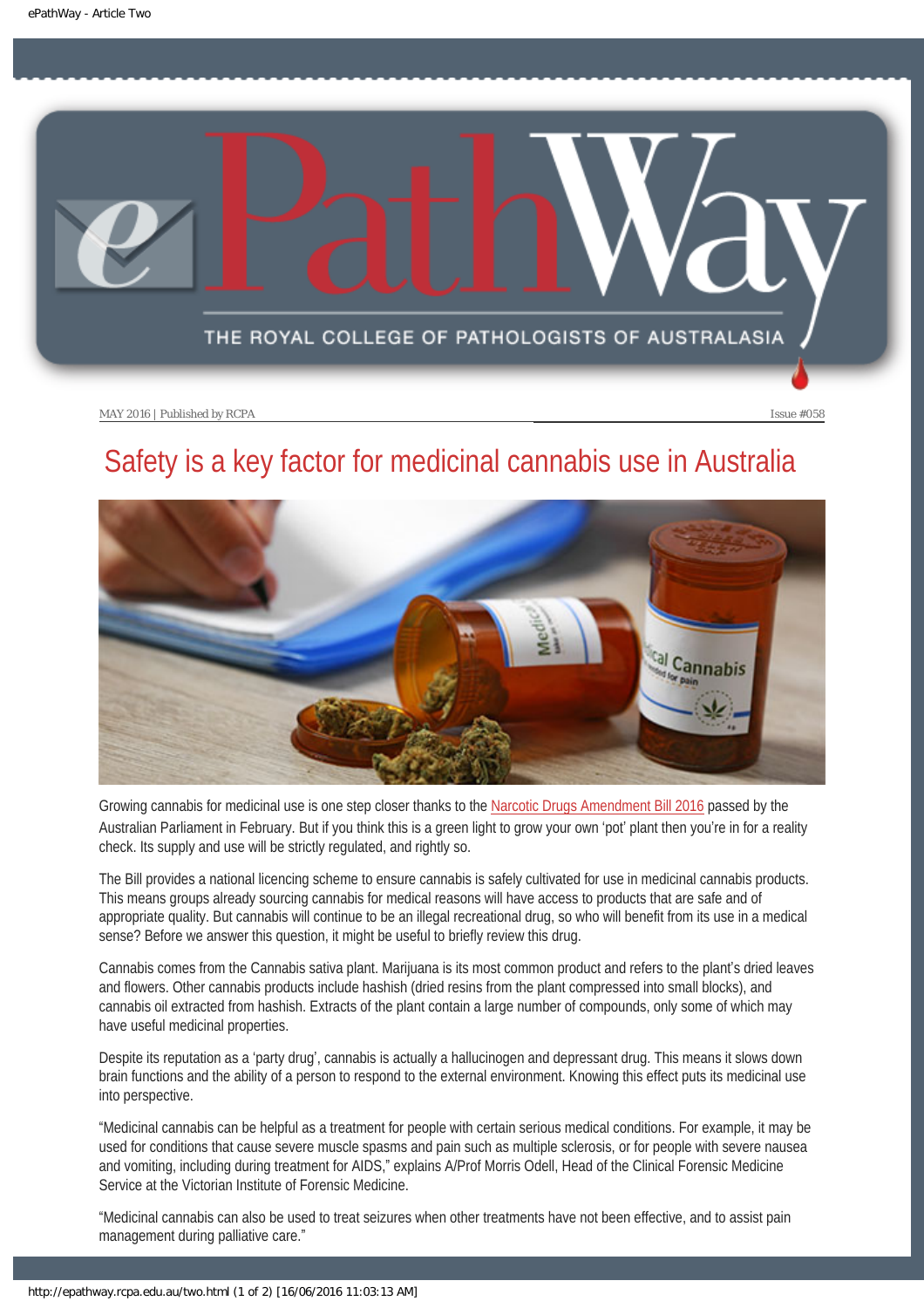A/Prof Odell says the RCPA supports the use of medicinal cannabis, provided it is prescribed under the oversight of an expert committee that includes appropriate medical specialists and the relevant state or territory health authority, and is approved for use on a case-by-case basis. He says there are potential issues to be aware of as well.

"The use of medicinal cannabis may interfere with legitimate drug screening such as those associated with occupational drug testing or traffic drug testing. This must be taken into consideration in the occasional case where this could cause problems. Its approved medicinal form must also take into account the potential for it to be diverted for illegal non-medicinal uses."

Despite these concerns, A/Prof Odell says they are unlikely to become major issues. This is because people prescribed medicinal cannabis are often very ill and unlikely to require drug screening for occupational, medical or forensic reasons.

"In terms of diverting its use, there are only a couple of substances in cannabis that have a therapeutic value, and these will probably be of little interest to recreational drug users. Having said that, the drug shouldn't be available as a crude plant extract because its composition can't be as easily controlled in that form."

A/Prof Odell says the effects of cannabis are not related to blood levels so there will be no need for routine pathology tests to check body fluid levels of the drug. If such a test is required for any reason it will most likely be performed at a forensic testing laboratory to access the required expertise.

Medical expertise is a key component in this debate as cannabis prepares to take a legitimate place within a medical framework. This necessarily comes with quality assurance to ensure patient and community safety. A reliable and safe supply of the drug from farm to pharmacy is critical to ensuring there is a balance among patient access, community protection, expert oversight and appropriate medical supervision.

[« Back to Home Page](http://epathway.rcpa.edu.au/index.html)

### Copyright © 2016 The Royal College of Pathologists of Australasia

RCPA - Durham Hall - 207 Albion St Surry Hills NSW 2010 AUSTRALIA | (+61) 2 8356 5858 | [www.rcpa.edu.au](https://www.rcpa.edu.au/)

[Privacy Policy](https://www.rcpa.edu.au/Content-Library/Privacy.aspx) | [Legal](https://www.rcpa.edu.au/Legal.aspx) | Disclaimer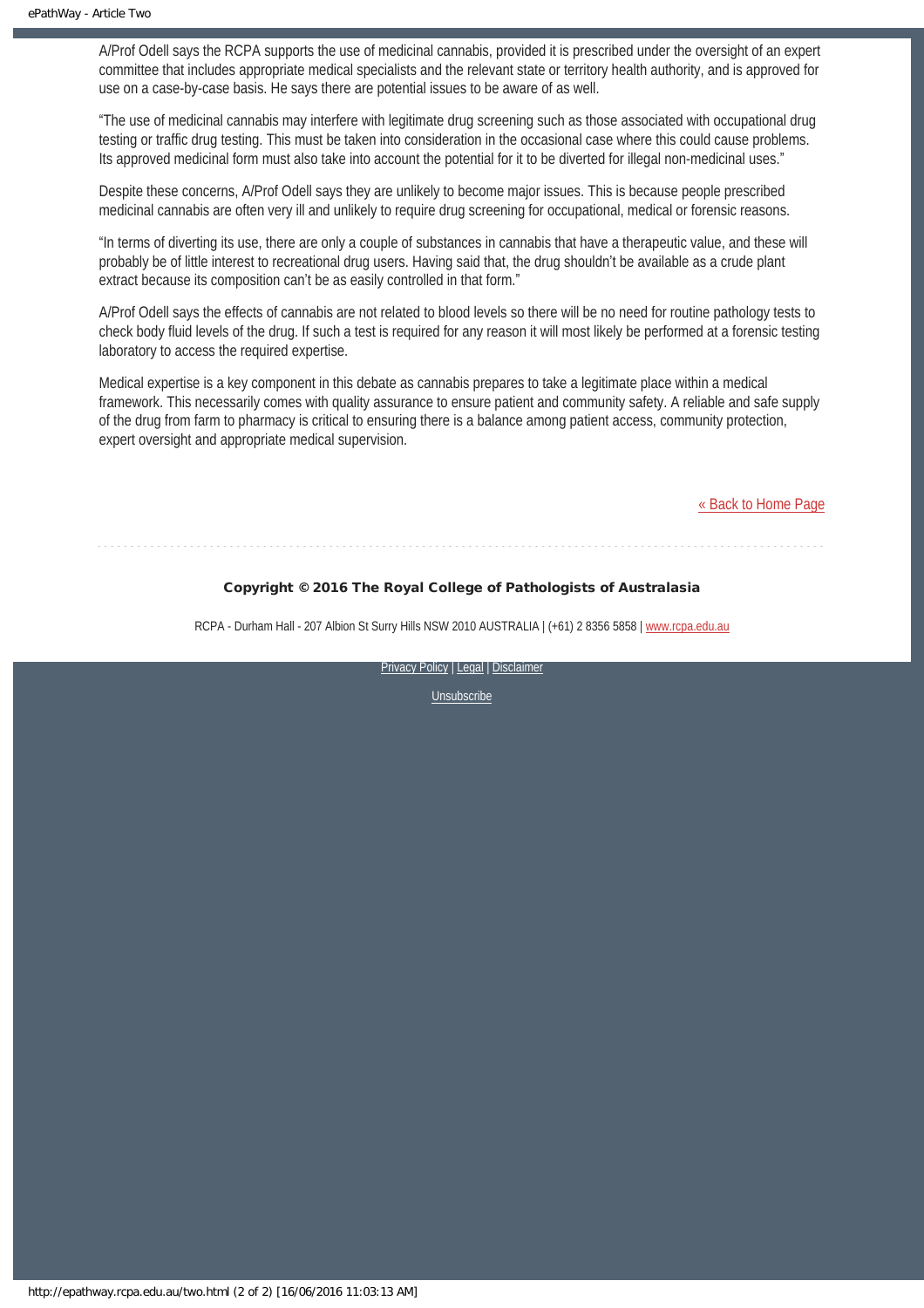<span id="page-12-0"></span>

# There's more to hepatitis than A, B and C



hasn't helped the wider community understand its many types and causes, so we asked expert virologist Professor William Rawlinson to shine some light on this disorder.

"Hepatitis simply means 'inflammation of the liver' which means it is not a diagnosis or even a single disease. It's really a syndrome that requires further investigation to find out why the liver is inflamed, and this could be due to a number of causes," he explains.

"It might be from drugs, an existing illness, alcohol, connective tissue diseases or from a virus. We know that more than 10 viruses infect and damage liver cells, including viruses such as cytomegalovirus (CMV) and Epstein-Barr virus (EBV) which are better known for causing other problems such as infectious mononucleosis (glandular fever)."

Prof Rawlinson says many cases of hepatitis are now found through biochemistry blood tests that simply point to a hepatitis syndrome. This flags there is a problem and informs the direction for further investigation to find the cause, make a diagnosis and provide treatment.

"When people have an abnormal blood result that indicates their liver is inflamed we call it biochemical hepatitis, and that test, along with the patient's history and presenting symptoms, guides the diagnostic process."

One type of hepatitis is caused by hepatitis viruses, and discussing them is like sipping alphabet soup - especially since there are more types than the commonly known A, B and C. There are also types D, and E, and researchers are looking for the other elusive letters.

Hepatitis viruses are traditionally divided into blood borne (also known as parenteral), and faeco-oral types. Blood borne types (HBV, HCV and HDV) are acquired through direct exposure to infected blood or other body fluids such as by sharing needles or having unprotected sex. Faeco-oral types (HAV and HEV) are acquired by ingesting pathogens excreted in the stool of an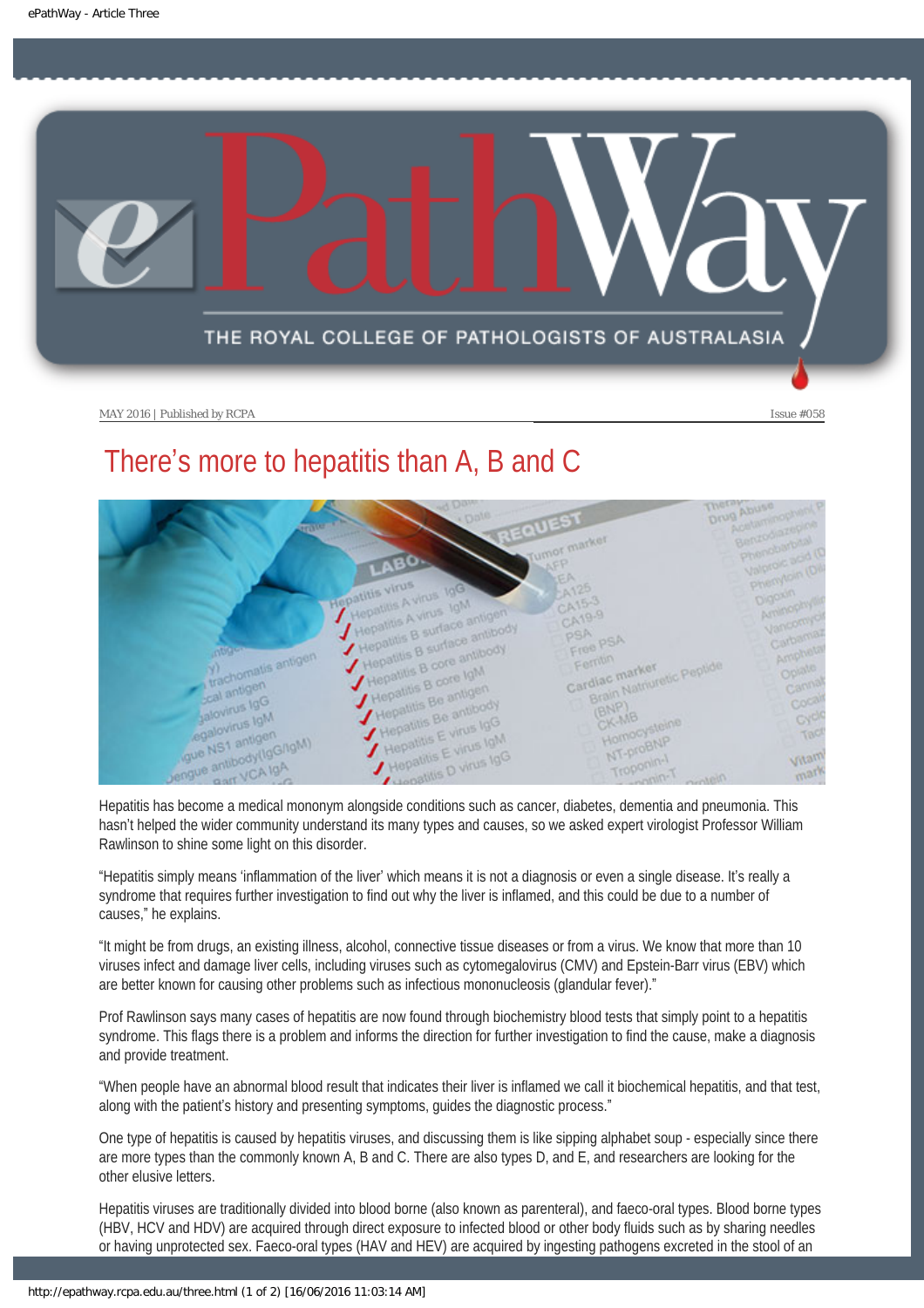infected person or animal, such as by drinking infected water or eating infected food.

In terms of prevalence, Prof Rawlinson says the hepatitis types spread faeco-orally are the most common types in the world, occurring mainly in developing countries.

"Almost everyone in countries such as in South East Asia has had HAV and HEV, usually as a child, and once they have the virus they have immunity. In the past we would test for HEV in Australia if people presented with hepatitis symptoms and they had travelled overseas to countries where it is endemic. An outbreak in Australia in 2013 traced to a pork products highlighted that the virus is probably also circulating in Australia, although at much lower rates than in developing countries."

Diagnostic lines are also drawn between acute viral hepatitis and chronic hepatitis.

"HAV, HEV, EBV, CMV and human herpesvirus 6 (HHV6) cause acute viral hepatitis, while HBV, HCV and HDV can cause chronic hepatitis. However, the recently described 'hepatitis viruses' HGV and transfusion-transmitted virus (TTV) don't cause hepatitis at all."

It's pretty clear that there's more to hepatitis than A, B and C. The other point to note (again) is that it's perfectly clear hepatitis isn't a single disease, but a syndrome that hoists a red flag to indicate that the liver is inflamed and should be investigated.

Prof Rawlinson is the Senior Medical Virologist at South Eastern Area Laboratory Services (SEALS) Pathology & UNSW, Director of SAViD (Serology & Virology Division) and the Director of a NSW State Reference Laboratory for HIV/AIDS.

[« Back to Home Page](http://epathway.rcpa.edu.au/index.html)

### Copyright © 2016 The Royal College of Pathologists of Australasia

RCPA - Durham Hall - 207 Albion St Surry Hills NSW 2010 AUSTRALIA | (+61) 2 8356 5858 | [www.rcpa.edu.au](https://www.rcpa.edu.au/)

[Privacy Policy](https://www.rcpa.edu.au/Content-Library/Privacy.aspx) | [Legal](https://www.rcpa.edu.au/Legal.aspx) | Disclaimer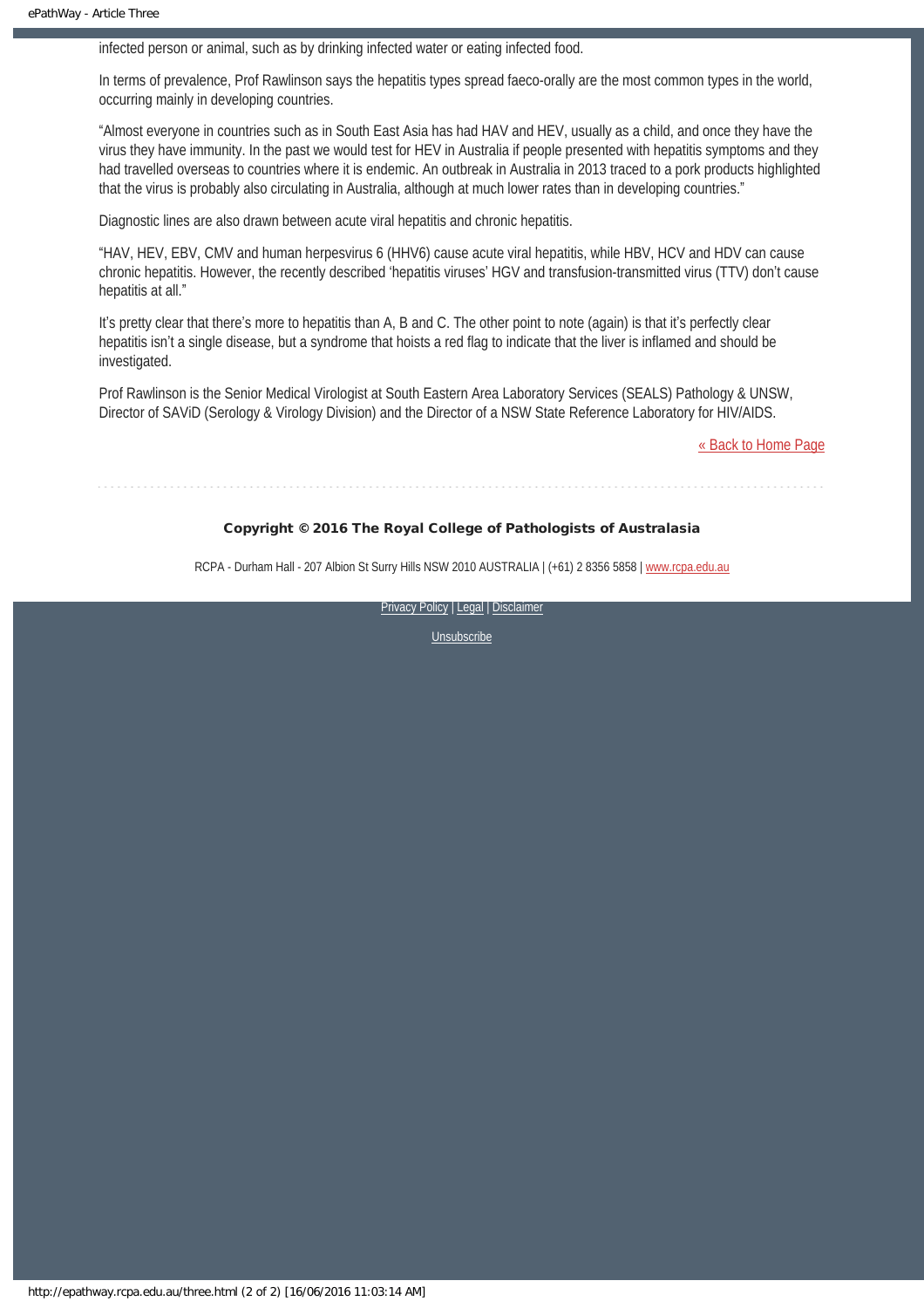<span id="page-14-0"></span>

# Precision medicine for diabetes is not science fiction



Abcc8 might sound like the name of a fictional droid from Star Wars, but it's a real life 'villain' whose discovery could lead to precision medicine for people with type 2 diabetes.

Associate Professor Sof Andrikopoulos and his team discovered Abcc8 which is a gene that directly causes defective insulin secretion resulting in the high blood sugar levels of type 2 diabetes.

"We used the Polygenic New Zealand Obese Mouse that is a model of type 2 diabetes to look at a number of genes and found a very specific point on a particular chromosome associated with high blood sugar levels that also harbours the Abcc8 gene."

A/Prof Andrikopoulos says this discovery will help researchers improve insulin secretion in a targeted and specific manner with the durability required to treat diabetes over the long term without causing cell damage.

This is an important consequence because current therapies for type 2 diabetes do not specifically fix the underlying cause of the disease and in fact some may even contribute to progressive deterioration of beta-cell (β-cell) function through unregulated secretion of insulin.

β-cells are a type of cell unique to the pancreas. They produce, store and release the hormone insulin, which regulates the level of glucose in the blood, directly into the bloodstream. When a person has type 2 diabetes, their β-cells are unable to produce enough insulin to control their blood sugar levels.

"We know there is a strong genetic component underlying glucose tolerance and drug response. Understanding the mechanics of how this gene affects insulin secretion will facilitate targeted therapeutics to be developed that will significantly correct the defect," he says.

A/Prof Andrikopoulos is now looking to take his research to the next level and identify other genes that contribute to diabetes.